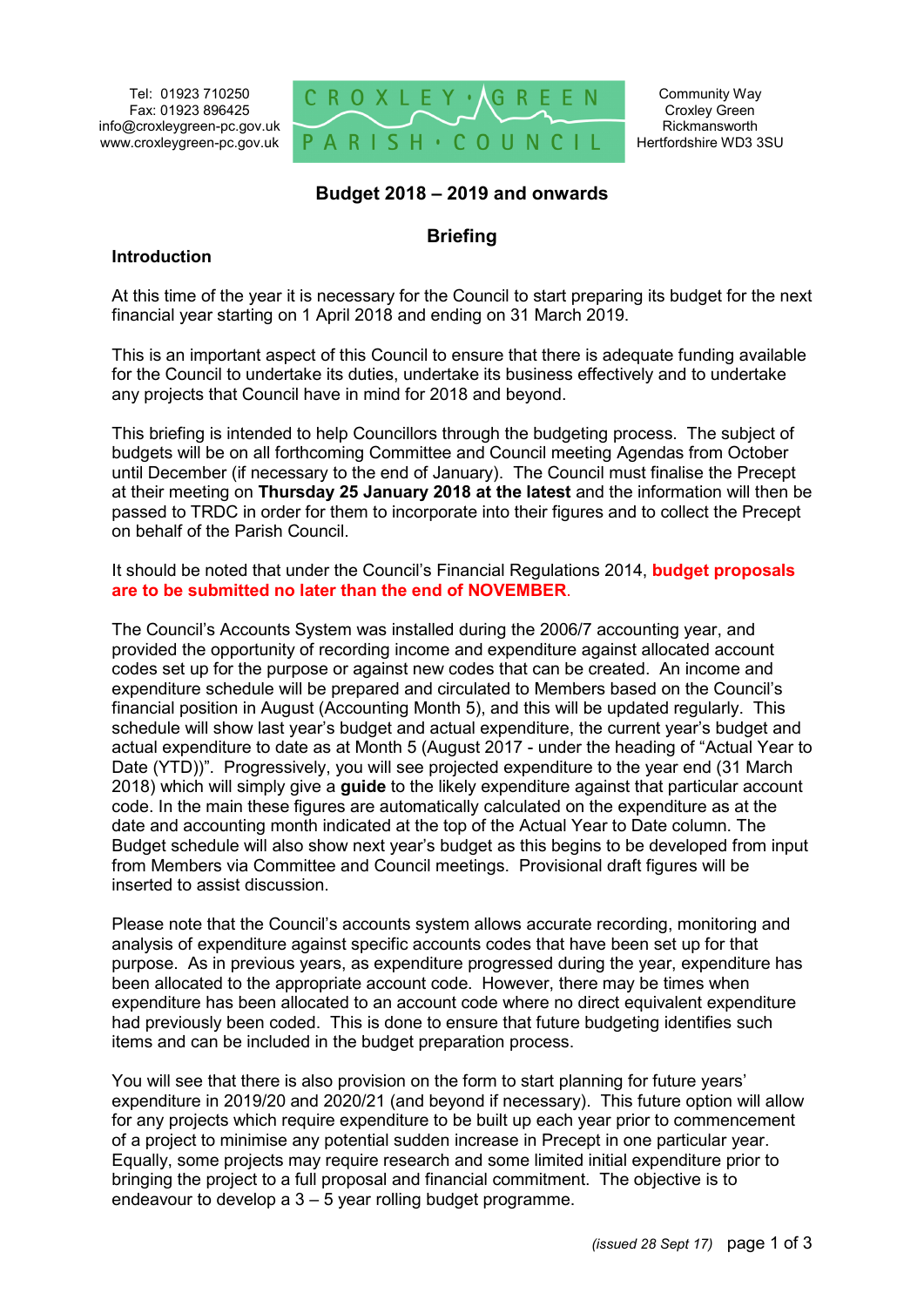# **The Budget**

The Parish Council's budget will be prepared on the basis of the three Committees the Council has, namely:-

- Finance and Administration
	- o General Administration including office staff salaries
		- o Groundworks including Rangers' salaries
- Planning and Development;
- Environment and Amenity

#### **The Process**

Each Committee will review the expenditure levels during the current year against each of the finance headings in their budget and determine an appropriate level of expenditure for the following year(s). A draft budget will be prepared and recirculated to the Committee which can then be reviewed and adjusted as appropriate at the next meeting. Once each committee has reviewed their budgets, the Finance and Administration will review the consolidated proposals of all committees which with then be submitted to Council. Each version of the budget as it develops will be dated and given a Version number.

Councillors wishing to submit a budget item should prepare a detailed project proposal and summary setting out the details of the proposal in a clear way so that other Councillors will be able to understand the nature and cost implications of the proposal being put forward. The Budget Form, attached, will be circulated to Members by email as an Excel sheet and hard copy blank forms are available from the Office and at meetings.

Items for inclusion within the budget, together with the necessary supporting information, should be passed to the Clerk as soon as possible.

Councillors are requested to submit draft budget items as soon as possible so that proposals can be progressively added into the budget schedule for discussion.

#### **Timing**

Each committee will start discussing their budgets during October and subsequently during November and December and committee draft budgets will be reviewed initially by the Finance and Administration Committee and by Council at their meetings. The budget/Precept must be set at the Council Meeting on Thursday 25 January 2018 at the latest, and it is hoped that Council may be sufficiently comfortable with the proposals to set the Precept at the meeting on Thursday 21 December 2017. If this is not possible Council may ask for a further review of figures from Committees and this will then take place in the January round of meetings culminating with a draft FINAL budget submission for approval presented to Council on 25 January 2018 when the Precept for 2018/19 must be set.

#### **Basic Budget Principles**

In the first round of budget meetings it is usual to consider an inflation figure that will be added to the current budget provision as a guide. Historically, the inflation figure has been based on the Retail Price Index (RPI) but as with last year any inflation figure will be based on the Consumer Price Index (CPI) which for August 2017 was 2.9% (as at 12 September 2017). The CPI will be monitored throughout the budget process and therefore may change for inclusion into the budget figures. (For comparative purposes only the RPI was 3.9% for August 2017, as at 12 September 2017).

It is particularly relevant to take into account known items of expenditure or projects being proposed for next year (including items Council have already considered for potential future